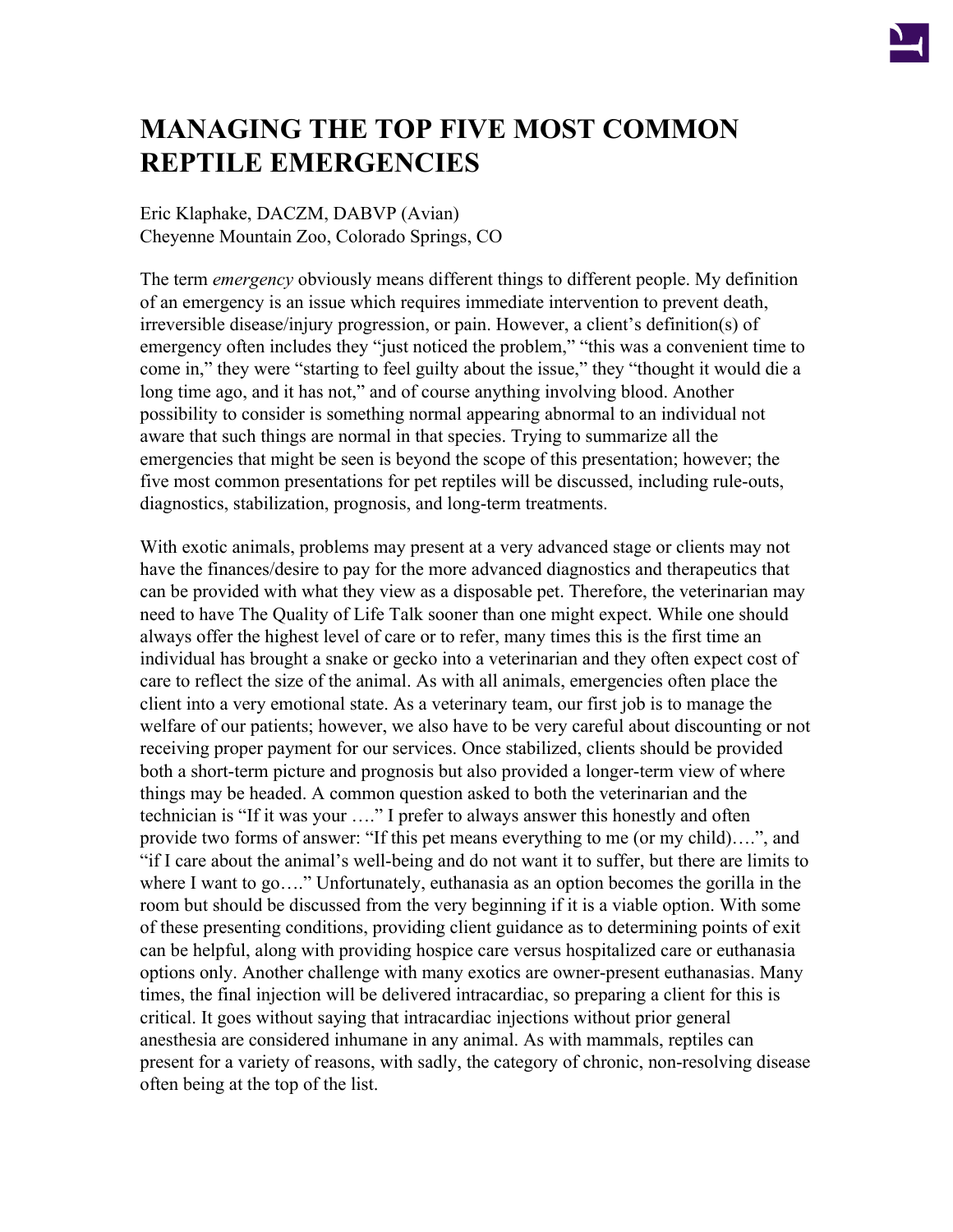#### **TRAUMA**

Trauma can occur from cagemates, dogs/cats, their food items if fed live prey (even invertebrates), humans, and poor cage design. Bite wounds and linear foreign body constrictions may not manifest until several sheds have occurred. Oral/facial trauma can occur from repeated attempts to go through glass and the placement of a visual barrier such as dark construction paper outside the cage may be needed. They can permanently malform the maxilla/mandible interface and create sterile abscesses. Digit loss usually manifests at or during shed (ecdysis). Ripped off/unsheathed toenails occur in heavy bodied lizards hanging from wire cages with horizontal wiring that allows climbing. Retained shed constrictions, string, and "nibbling" by invertebrates or cagemates directs management. Snakes in particular often present for trauma/being wedged somewhere during escape attempts. Management depends on the cause and severity, but may include antibiotics and surgical intervention. Pain management should always be considered, but dose and effectiveness in reptiles is certainly poorly understood. With fractures, consider underlying metabolic bone diseases as an etiology.

Certain lizard species rely on tail autonomy to live to fight another day in the wild. In captivity, grabbing these same species by the tail can induce a twitching tail separated from its body, a bit of blood, and general hysteria from the uneducated owner (or the unlucky veterinarian). For species that naturally undergo this process, a pressure bandage until the bleeding has stopped is important. Later steps usually include judicious trimming of stringy tendons. In most cases, the tail will regrow, with cartilage replacing bone, the sharp tip of the tail replaced with rounding, a blunting dorsal spikes if present, and a uniformly gray/brown color. While it varies from species to species, most with autonomy will regrow the tail if more than 25% of the total length remains. Less than that and it generally advised to surgically close the site with proper surgical preparation and technique. Likewise, surgical closure is recommended with tail loss in non-autonomy species. An interesting aspect to consider is that reptiles have their spinal cord go the entire length of vertebrae in the tail—it does not regrow length with tail regeneration.

Burns can result from hot rocks, heat pads on glass (especially ball pythons), and access to heat lamps. A more recently described spin-off is ultraviolet radiation burns to the skin or corneas. Like other trauma, burns may not manifest until the next shed, so often are not as acute as initially expected. Burns very easily can be full-thickness into the coelomic (abdominal cavity), requiring more aggressive management. Systemic antibiotics, pain management, and repeated wound management are needed, along with correction of the underlying problem. Silvadene cream is often advisable for topical treatment. If second intention healing is required/ recommended, the client should be advised that it may be months to years before complete healing in severe cases. Contamination of these wounds, especially if on the reptile's ventrum, is a distinct possibility for animals that crawl through their own feces or sit in a "soaking container" that is rarely disinfected. Bandaging presents its own challenges, with skin sutures to tie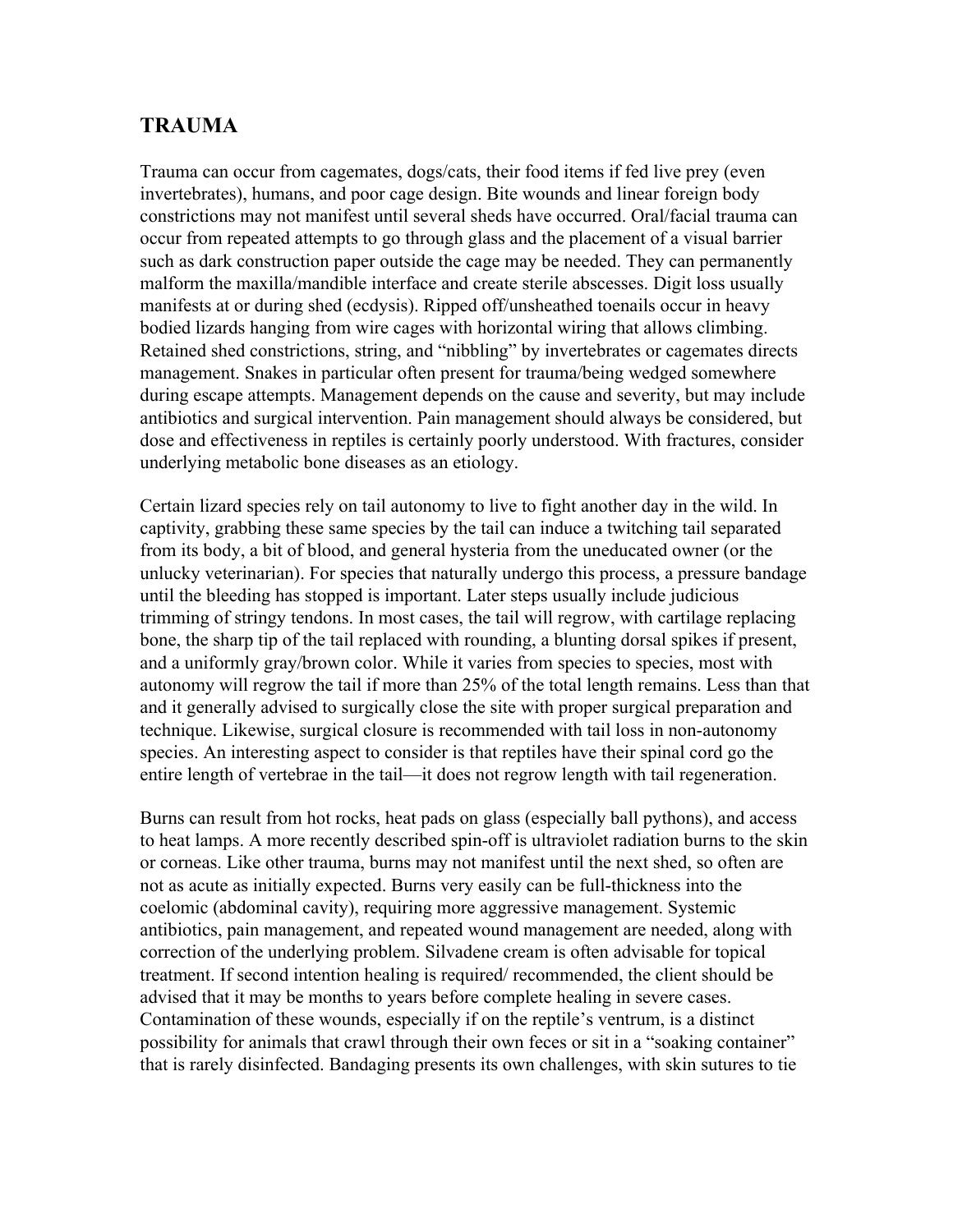bandages to or creative options such as syringe cases or even condoms on snakes being tried.

#### **GASTROINTESTINAL FOREIGN BODIES**

Bedding can be a problem as an ingested foreign body, an inhaled foreign body, or as a topical irritant. In particular, cedar, pine and other aromatic wood can produce toxic chemicals. Snakes are built with no ability to remove something easily from their mouth, with even their back-curved teeth only helping an unwanted item in the mouth to have one direction to go, into the stomach. Feeding snakes in an area free of bedding is generally recommended. A special note should be for the cricket gel used to provide water (can also be found in soil as plant bedding). This material expands when water is added and has been documented to kill amphibians, reptiles, and birds from gastrointestinal rupture.

Many reptile clients like to expedite the feeding of their reptiles with the thought that bigger is better. But sometimes bigger is actually bad. Most reptiles have the ability to regurgitate something if it cannot complete its journey down, but malpositioning or other factors can confound this mechanism. Most carnivorous and insectivorous reptiles do not chew their food, often swallowing it whole, and sometimes alive. There has been some suggestion that the larger beetle larvae such as phoenix worms, superworms, or mealworms can "eat their way out" of the stomach, much like the movie "Alien." This may or may not be true; however, I have seen impactions, obstruction, and eventual death from large larvae such as this. Another note is the proclivity of certain lizards, some turtles/tortoises, and some amphibians to ingest sand/rocks from their environment and impact. Death has been confirmed in several cases from a supposedly digestible sand that is calcium-based. I do not recommend using this product. We do not know why some individual reptiles practice this pica activity, but prevention should be advised for all animals. As with mammals, free-roaming reptiles can be at risk to eating things of an undesired nature. Heavy metal toxicity can occur and often ingestion of coins, fishing weights, and necklaces are unnoticed. Iguanas seem to enjoy eating hair/carpet fibers, and I have had two iguanas have those wrap around the glottis and completely saw through them.

## **NEUROLOGIC PRESENTATIONS**

Seizures, muscle tremors, or weakness can indicate toxicities, metabolic bone disease, and so on. Many of these conditions are due to either nutritional secondary hyperparathyroidism in young animals or renal secondary hyperparathyroidism in older animals. Underlying issues such as incorrect husbandry and diet should be addressed. The former manifestation has been described as extremely painful in mammals, so pain management should be considered. It can be critical to assess total calcium, ionized calcium, and phosphorus levels to get the entire picture, along with performing radiographs. Management generally requires long-term views, with at best guarded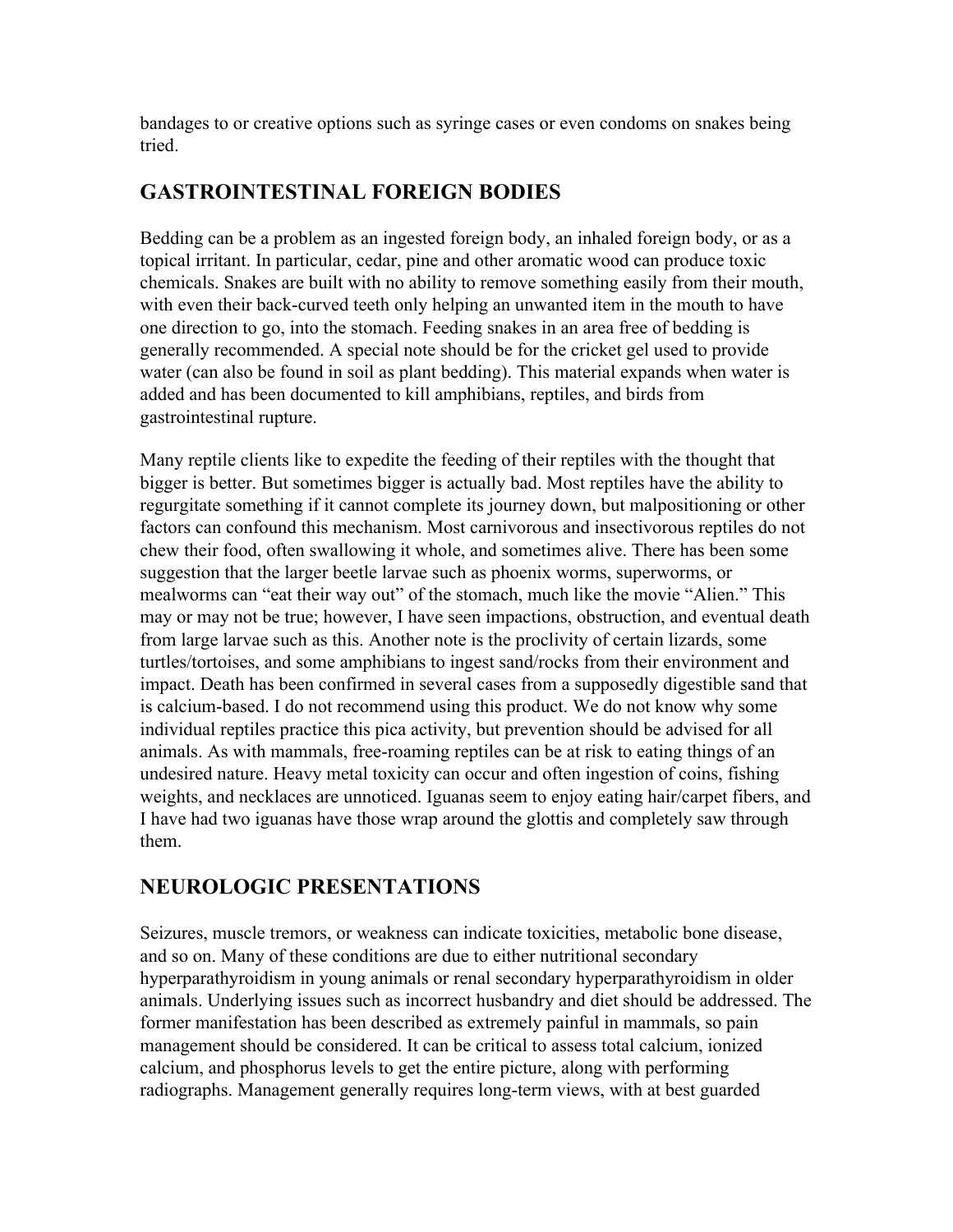prognosis. Euthanasia is not an unreasonable recommendation in severe cases or cases where client commitment may be lacking. Always assume a reptile is female until proven otherwise, as reproductive complications may be an underlying component. Assessment of the severity/stage of reproduction may need to be evaluated by a specialist.

Toxins can be ingested, from contact, or for aquatic species, in the water. Reptiles seem to have a slower response to these products, so often the client may not be aware of the exposure because of the length of time. Many reptile owners also self-treat medical problems with dangerous products or incorrect use of items. A well known example is the sensitivity of turtles and tortoises to ivermectin, likely due to a similar mechanism as in collies. Fenbendazole toxicity has been described in a number of species as have several ingested plant toxicities. Amphibians are much more acutely sensitive to such exposures and should be considered almost as if they are fish in terms of water quality evaluation.

## **RESPIRATORY PRESENTATIONS**

Respiratory distress may be secondary to other serious problems. Clinical signs include: open mouth breathing (snakes that are "yawning" frequently), discharge from the nostrils, an increase in moisture in the mouth, or aquatic turtles remaining out of the water. It is important to remember that reptiles lack a diaphragm, so "abdominal" issues can severely affect respiration. Likewise, unfamiliarity with species-specific behavior can lead to unnecessary emergency presentation.

Reptiles outdoors during the spring and fall or allowed free roam in the house may be subjected to cooler temperatures. Gradual warming of the reptile is recommended. These can be the underlying reason for chronic diseases, especially respiratory ones. Reptiles that are incorrectly hibernated often break with respiratory infections.

Turtles and tortoises can have shell injuries occur from a dog bite, lawnmowers, or hit by car, and there may be internal injuries. Clean the area around the injury with germicide scrub and rinse with warm water. Apply silver sulfadiazine cream and call a specialist. Treat as a contaminated open wound with possible fractures; do not seal up until infection is under control. Wet-to-dry bandages and vacuum-assisted closure are recommended. Trauma to the carapace can lead to respiratory issues due to lung exposure. They also breathe via movement of their limbs, so issues there can compromise their respiratory system.

## **REPRODUCTIVE PRESENTATIONS**

Egg-binding/dystocia is a common presentation. Reptiles can lay unfertile eggs, so even solo reptiles can be affected. Misidentification of sex is very common. Clinical signs may include depression, anorexia, muscle tremors, or cloacal prolapse. Radiographs, ultrasound, and blood work may help with diagnosis; however, some cases may require an exploratory surgery to cut to the chase. The challenge in assessing these situations is